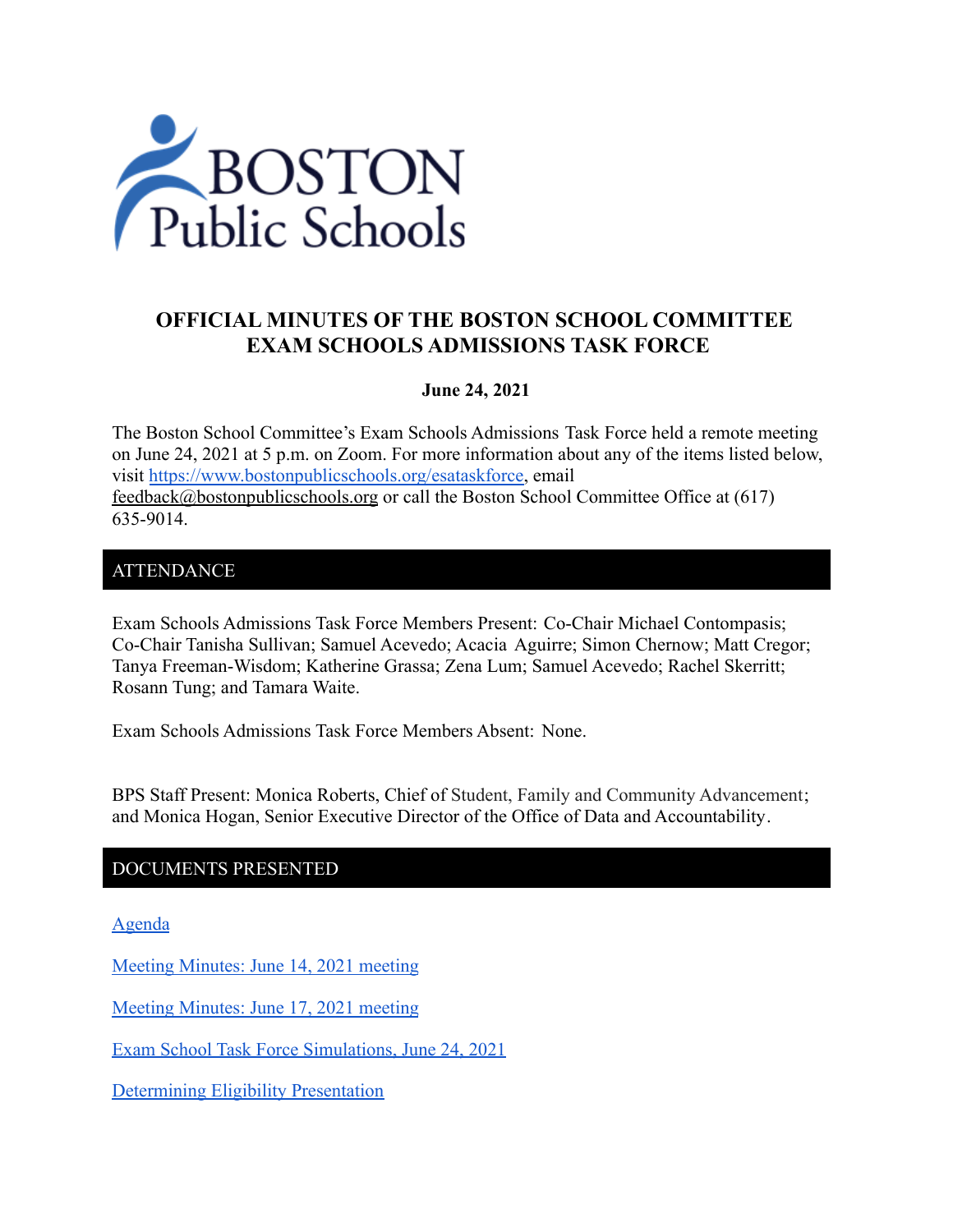*June 24, 2021*

## APPROVAL OF MEETING MINUTES: JUNE 14 AND JUNE 17, 2021

*Approved –* The Task Force unanimously approved the minutes of the June 14th, 2021 Exam Schools Admissions Task Force meeting with minor modifications from Dr. Tung.

*Approved –* The Task Force unanimously approved the minutes of the June 17th, 2021 Exam Schools Admissions Task Force meeting.

# CALL TO ORDER

Mr. Contompasis called the meeting to order. He announced that simultaneous interpretation services were available in Spanish, Haitian Creole, Portuguese, Cabo Verdean, Somali, Vietnamese, Cantonese, Mandarin, Arabic, and American Sign Language (ASL); the interpreters introduced themselves and gave instructions in their native language on how to access simultaneous interpretation by changing the Zoom channel.

Ms. Parvex called the roll. Mr. Acevedo, Ms. Aguirre, Mr. Chernow, Mr. Cregor, and Dr. Freeman-Wisdom arrived after roll call.

## DISCUSSION

Mr. Contompasis reminded the members that the Task Force would be meeting on Monday, June 28 and Tuesday, June 29. He said there was data pending related to seat assignments that would not be presented this evening, therefore the members would not be taking any action on seat assignment at the meeting. The second action item was the eligibility criteria, and Mr. Contompasis said that he would present a summary of these criterias and the Task Force could possibly reach consensus or vote on it.

Ms. Sullivan thanked the members of the Task Force for their commitment and said she was optimistic that they would be able to present a recommendation to the School Committee that would help the Boston Public Schools as well as the City of Boston move forward.

Ms. Hogan presented outstanding data requests which were simulations that incorporated the high poverty indicator. The first simulation was 20% citywide, 80% distribution by tier, and the second was 100% distributed by tiers. These were presented by economic status, race, and zip code.

Ms. Aguirre inquired how the points would affect students in the METCO program, as suburban schools would not qualify as high poverty schools, and the students would not get the points regardless of the family situation. Ms. Sullivan said that the extra points for high poverty level were based on schools and rationale was that the METCO students would have access to resources due to the schools they were attending.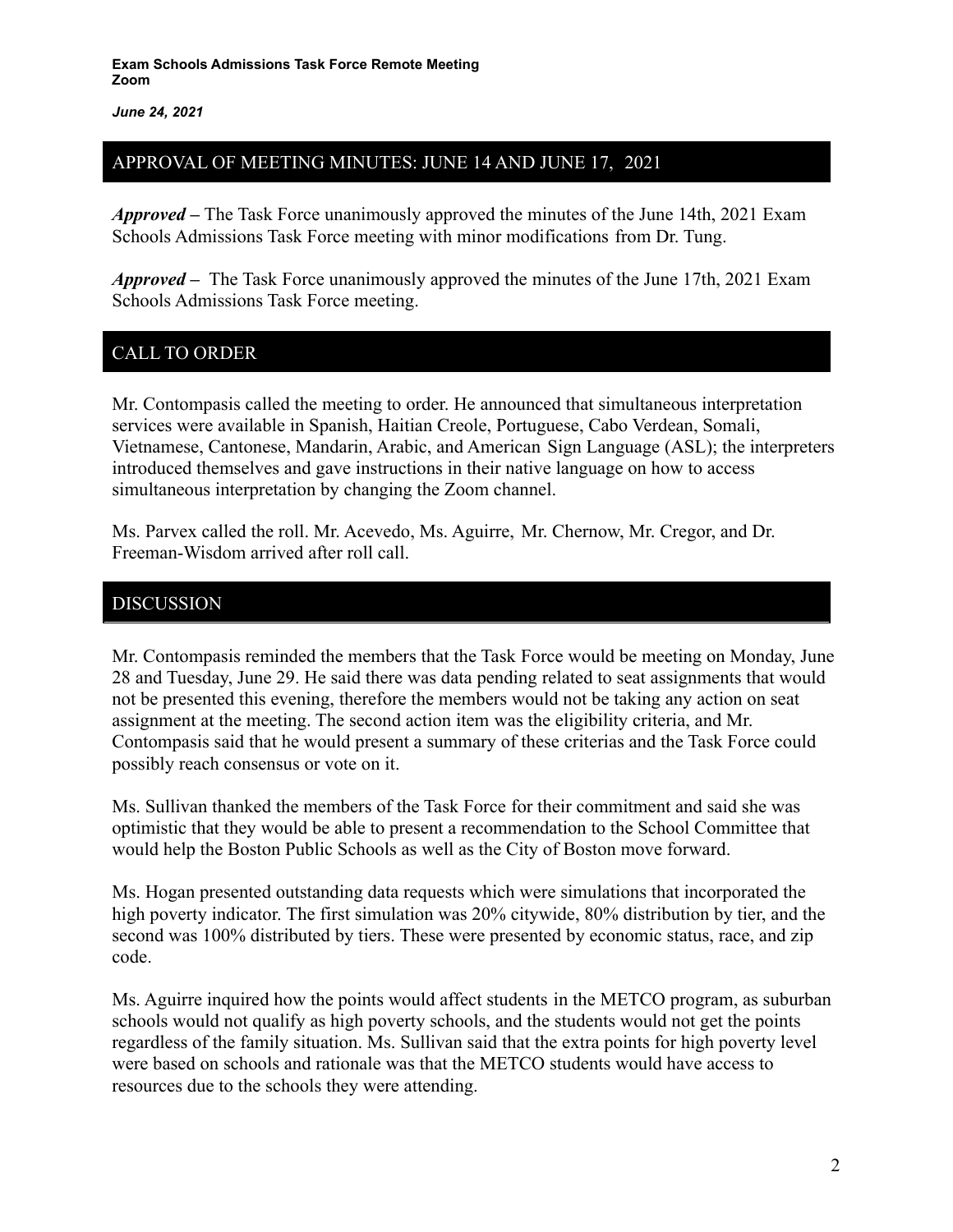## *June 24, 2021*

Ms. Grassa noted that due to the change in 6th grade, some students could attend an economically disadvantaged elementary school, and go to an economically advantaged middle school, or vice versa. Ms. Skerritt added that it would be more likely that their education would be shaped by their 5th grade experience and not 6th grade. Ms. Sullivan said based on these observations, they should be looking at the 5th grade school a student attended, not 6th grade.

Ms. Sullivan moved the discussion to eligibility, specifically for the school year (SY 2023-2024). She summarized that they had talked about using assessment as a threshold to get into the pool, which would be either demonstrating grade level performance on 5th grade MCAS, or 5th grade MAP score, or 6th grade MAP score. Once in the pool, they would use 5th grade English Language Arts (ELA) and math grades, and 6th grade ELA, math, science, and social studies.

After repeating her opposition to using a test, Dr. Tung proposed another option which was to use a composite score that included both Grade Point Average (GPA) and assessment with the high poverty indicator. She said they would then distribute the seats proportionally to whatever geographic or socioeconomic grouping they decide on and it would be for 100% of students and not just 80% of students. She also said that she reached out to Dr. Lorrie Shepard, who presented to the Task Force at a previous meeting, who recommended that the cut score should be something like state and national average, and low enough to be inclusive.

Mr. Contompasis wondered how the Task Force would deal with all the concerns that had been raised which made them decide on a threshold instead of a weighted exam.

Ms. Sullivan said that her concern with using an assessment as a threshold was that they would be making the assessment even more high-stakes than the pre-Covid admissions policy, as this would be the only way to get into the pool, and added that she was willing to have a conversation about a composite score.

Mr. Cregor said he would be interested in the composite score model but with more weight on the grades than on the one-time test. Ms. Skerritt said she thought that a composite score with multiple indicators would work for the high poverty index as opposed to a singular mechanism, but she also said she had concerns about multiple test types.

Mr. Contompasis showed the slide for eligibility criteria as they had discussed in earlier meetings, and the proposed process. The proposal was that a student had to meet a threshold for eligibility in the assessment plus earn a GPA of B or higher. For SY 2022-23, the grades taken into account would be first two terms of 6th grade in ELA, math, science and social studies; and for school year 2023-24 and beyond would be final term of 5th grade in ELA and first two terms of 6th grade in ELA, math, science and social studies. He said his recommendation for SY22-23, was to not have an assessment due to Covid-19.

The members discussed how they would use GPA if the test was the only eligibility criteria to get into the pool and lottery the selection within the pool.

Ms. Sullivan asked the members how they felt about using the assessment as a threshold versus using it as part of a composite score. Mr. Acevedo, Mr. Cregor, Mr. Chernow, Ms. Aguirre, Ms.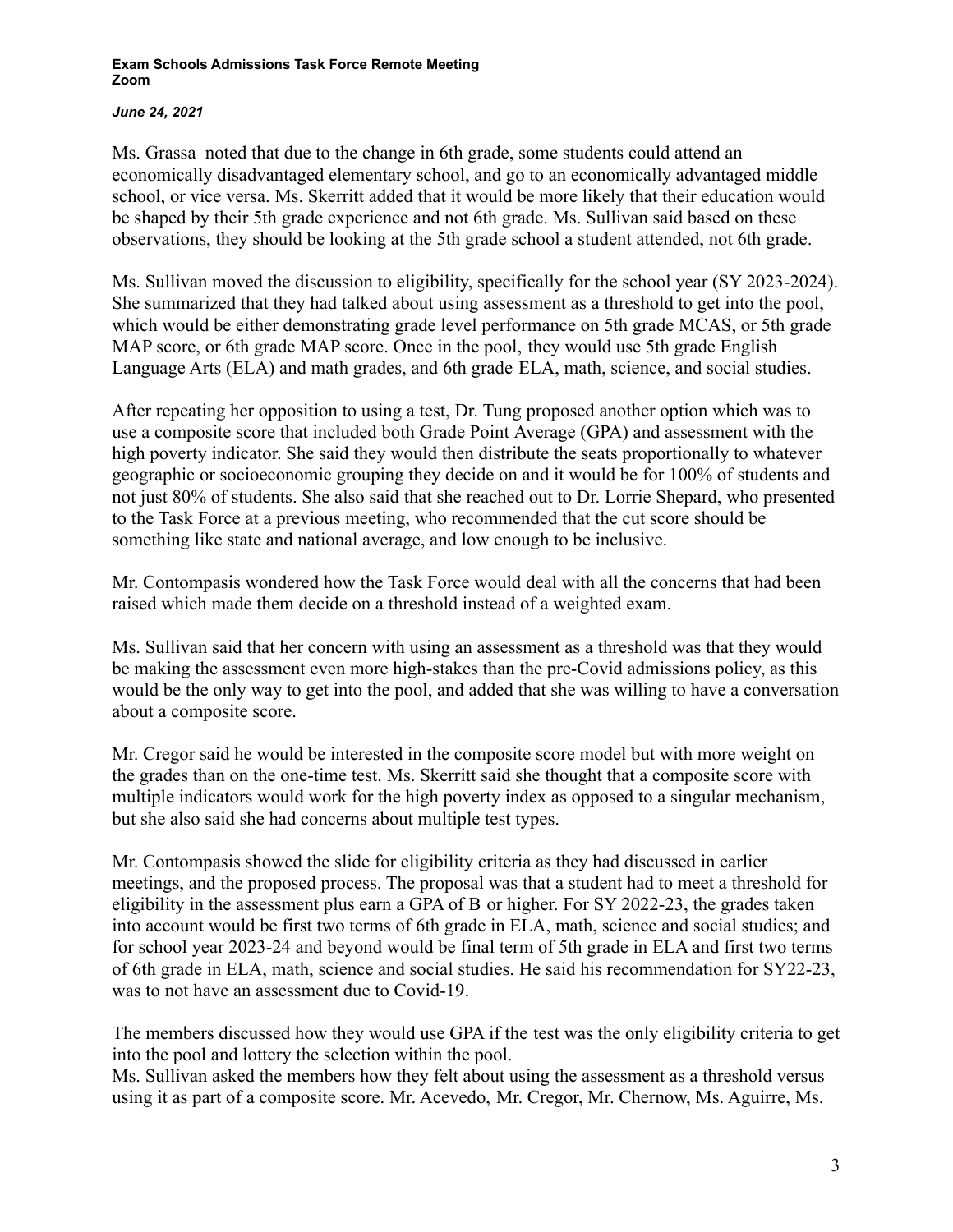## *June 24, 2021*

Skerritt, and Ms. Grassa said they were all open to the idea of using the assessment in a composite score.

Ms. Sullivan said that if they used composite scores for eligibility, they should discuss if the mechanism should be a qualified lottery, straight rank, or a hybrid model.

Ms. Aguirre said she thought they should discuss what percentage of the test and GPA to consider before discussing how they would allocate seats.

Ms. Sullivan asked the members to suggest the percentage of weight they proposed for each component. Mr. Cregor suggested using 70% grades and 30% assessment. Dr. Tung suggested 80% grades and 20% assessment. Ms. Skerritt suggested 50% for each. Ms. Aguirre suggested 60% grades and 40% assessment. Ms. Sullivan said they would ask Ms. Hogan to run these simulations with the 10% high poverty indicator.

Ms. Sullivan asked the members to start discussing the mechanism for seat allocation which were straight rank, lottery or hybrid.

Ms. Nagasawa asked how the mechanism would work for the 10% boost for high poverty schools in the lottery for all the students once they were in the pool. Ms. Sullivan said it wouldn't be a benefit in the mechanism for those students but it would help them qualify for the pool. She also said that in order to achieve socioeconomic and geographic diversity and meet their charge, they would not be able to use 100% qualified lottery, but they would have to do the lottery within socioeconomic tiers, or geographic strands.

After a short discussion between the members on the percentage of the simulations they would ask for, Ms. Sullivan said they would ask for the following simulations on mechanism for seat allocation:

- 1. 100 % straight raink in tiers
- 2. 20% citywide rank and 80% tiers ranked
- 3. 20% citywide rank, 40% tiers ranked, and 40% tiers lottery

Dr. Tung said that her conclusion was that the zip code policy gave greater neighborhood diversity than the tiers and she would prefer zip code and not tiers.

Ms. Sullivan clarified that the interim policy produced the most significant diversity that they had seen across all indicators: neighborhood, socioeconomic, racial, ethnic, learning type, and English language learners. She said they were still waiting for the data from the census tract but they also had to be aware of finding a solution to all the issues and concerns that had been raised.

Mr. Cregor added that it wasn't in their charge to racially balance the exam schools' enrollment, as that would be determined unconstitutional by the court. He said their charge was to create an admissions policy which would result in the student body of the schools better reflecting the city.